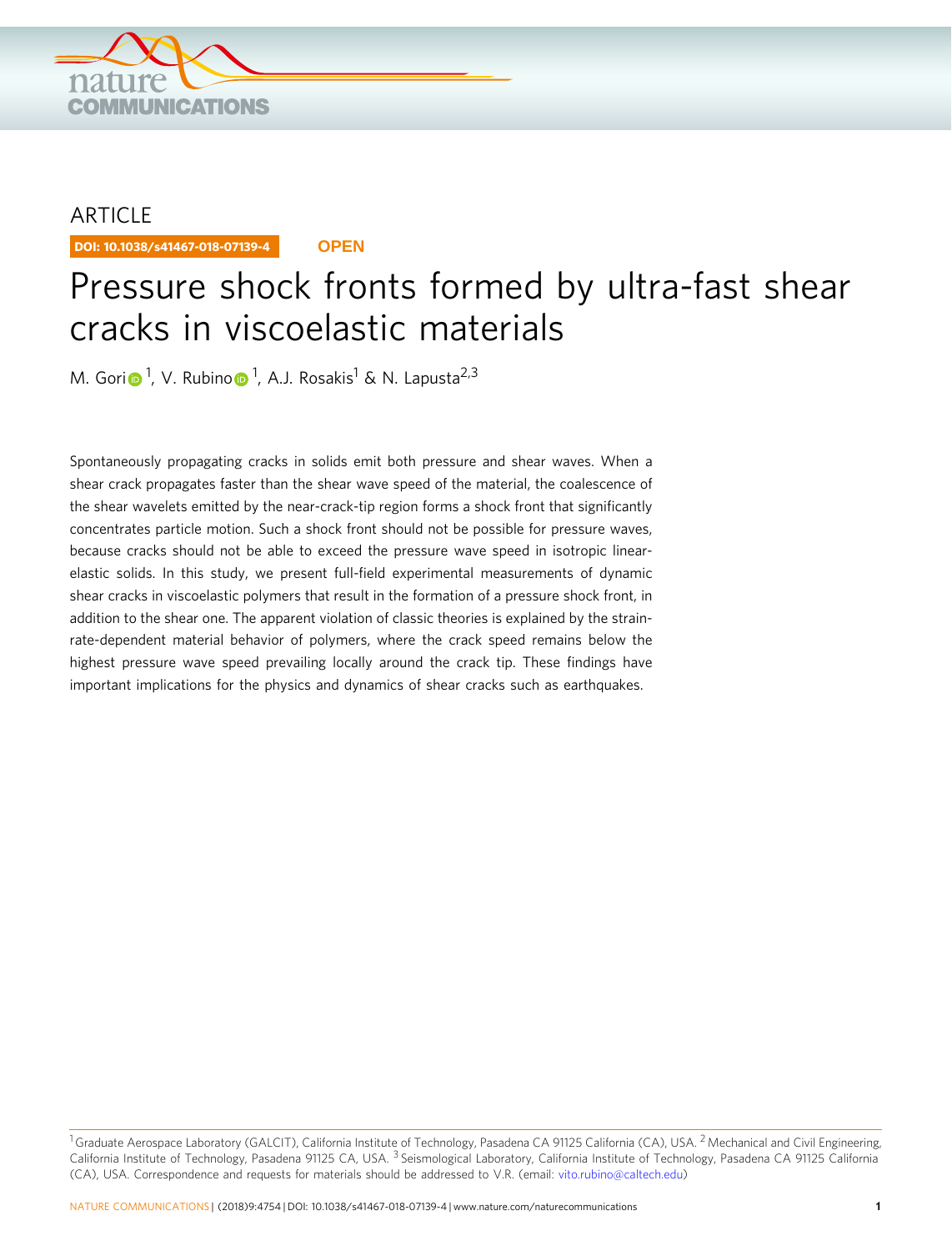hock fronts are sharp discontinuities that arise whenever a perturbing feature, such as a crack traveling through a medium, exceeds the characteristic speed of the waves by which the energy is transferred in the medium. In such a situation, the waves coalesce into a sharp shock front, as observed in atmospheric supersonic flight, hypersonic re-entry from space, meteoroid transit through the atmosphere, and motion of planets with respect to the solar wind $1-5$  $1-5$  $1-5$ .

In fracture mechanics and geophysics, shear shock fronts have been observed to arise by the coalescence of shear waves emitted by tips of spontaneously propagating shear ruptures exceeding the shear wave speed of the surrounding material<sup>[6](#page-5-0)–9</sup>. These ruptures are commonly referred to as intersonic or supershear. The speed of the spontaneously propagating cracks is a fundamental problem that has captivated the interest of the scientific community for several decades due to its implications across multiple scientific and engineering disciplines $6,9-18$  $6,9-18$  $6,9-18$ . In particular, the study of shear cracks propagating along frictional interfaces and the associated shock fronts is relevant to earthquake dynamics $19-22$  $19-22$  $19-22$ . The formation of the shock fronts is an important problem in its own right, due to implications of this phenomenon for strong ground motion much farther from earthquakeproducing faults than currently accounted for in seismic  $hazard6 - 9,19 - 21$  $hazard6 - 9,19 - 21$  $hazard6 - 9,19 - 21$  $hazard6 - 9,19 - 21$  $hazard6 - 9,19 - 21$  $hazard6 - 9,19 - 21$  $hazard6 - 9,19 - 21$  $hazard6 - 9,19 - 21$ 

Spontaneously propagating cracks are driven by elastodynamic waves, where the energy released by the crack motion is transferred through the medium to the crack tip region with the (higher) pressure wave speed and (lower) shear wave speed. It is intuitively evident that a crack cannot exceed the fastest way to transfer energy: the pressure wave speed $6,10,11,13,14$ . Hence, the formation of a shock front may appear impossible for the pressure waves.

In this study, we provide the first experimental evidence of spontaneously propagating shear ruptures forming a pressure shock front and explain the formation by the strain-rate-dependent—and hence spatially variable—stiffening of the material in the vicinity of the rupture tip. The presence of the pressure shock fronts enables us to refer to our cracks as supersonic.

#### Results

Formation and observation of pressure shock fronts. The presented dynamic shear ruptures are produced in an experimental set-up developed to mimic earthquakes in the laboratory<sup>[6](#page-5-0),[8,9,22](#page-5-0)</sup> (Fig. [1a](#page-2-0); see Methods section). The set-up features a quadrilateral specimen made of a polymeric material—either Poly(methyl methacrylate) (PMMA) or Homalite-100—with an interface inclined at an angle  $\alpha$  (Fig. [1a](#page-2-0)). The uniform external load P vertically applied to the specimen (yellow arrows) results in a normal and a shear static pre-stress acting along the interface. The tests exhibited in Figs. [1](#page-2-0) and [2](#page-3-0) have been conducted under the following experimental conditions:  $P = 21$  MPa and  $\alpha = 30^{\circ}$ for PMMA and  $P = 25$  MPa and  $\alpha = 29^{\circ}$  for Homalite-100. To check the repeatability of the experimental outcomes, several tests have been done under nominally the same experimental conditions. The ruptures are triggered by the local brief pressure release due to the rapid sublimation of a Ni-Cr wire filament placed across the specimen's interface turning into plasma. The rupture initiation is imposed, but the subsequent crack propagation is spontaneous. This laboratory earthquake set-up has been successfully employed in the past to study several key rupture phenomena including supershear transition to intersonic speeds<sup>9</sup>, rupture directionality and limiting speeds due to bimaterial effects<sup>[23](#page-5-0)</sup>, off-fault damage generation<sup>[14](#page-5-0)</sup>, pulse-like to crack-like transitions<sup>24</sup>, opening of thrust faults<sup>25</sup>, and friction evolution<sup>26</sup>.

It is quite challenging to capture the highly dynamic evolution of these shear ruptures in the laboratory, as they take mere tens of microseconds to span the experimental samples. The full-field visualization of supersonic cracks employed here is enabled by our recently developed dynamic imaging technique<sup>26</sup> based on a combination of high-speed photography and digital image correlation (DIC; see Methods section). A sequence of 128 high-speed digital images—with temporal sampling of up to two million frames per second—is converted into a temporal series of displacement fields by the DIC method, with algorithms tailored to treat displacement discontinuities along an interface  $26$ . The particle velocity and strain fields are computed by temporal and spatial differentiation of the displacement fields, respectively. The strain-rate maps are obtained by time differentiation of the strain fields. In a set of repeated experiments, an array of four straingage stations have been placed along the interface to capture the rupture's arrival time and to confirm the supersonic nature of the rupture (Supplementary Fig. 1).

The full-field images of the particle velocity, strain, and strainrate fields during dynamic ruptures in our experiments exhibit two pairs of sharp fronts diverging from the rupture tip, associated with the formation of the pressure and shear shock fronts (Fig. [1](#page-2-0)a, inset; Fig. [2](#page-3-0) and Supplementary Fig. 2; and Supplementary Movie 1). The shear shock fronts, occurring when the rupture exceeds the shear wave speed, have been observed using photoelasticity<sup>[6,8,9](#page-5-0),14,22,25</sup>, a technique sensitive to shear deformations. Our newly developed high-speed DIC technique reveals the additional formation of a pressure shock front. The pressure shock fronts are most visible in the distribution of the volumetric strain rate, tr( $\dot{\epsilon}$ ) (Fig. [2](#page-3-0)c, d), whereas the shear shock fronts are most noticeable in the distribution of the shear strain rate,  $\dot{\varepsilon}_{12}$  (Fig. [2e](#page-3-0), f), consistent with the properties of the corresponding waves.

Confirming the shock nature of the pressure features. How can we confirm that these features are indeed pressure shock fronts and not some other expression of a pressure wave field that would be present around any crack tip<sup>8</sup>? As the shock front is the envelope of coalescing waves, the defining feature of a shock front is the kinematic relationship that holds among the inclination angle  $\beta$  of the shock front, the wave speed (either  $c_s$  or  $c_p$ depending on the front), and rupture speed  $V_r^{1,5,7-9}$  $V_r^{1,5,7-9}$  $V_r^{1,5,7-9}$  $V_r^{1,5,7-9}$  $V_r^{1,5,7-9}$ .

$$
\beta_{s,p} = \arcsin(c_{s,p}/V_r) \tag{1}
$$

The inclination angle of the shock front is the angle that the front forms with the path of the propagating feature, in our case the specimen's interface.

To verify this relation for the pressure shock fronts, we need to find the rupture speed, inclination angle, and wave speed of the material. We compute the rupture speed  $V_r$  from the temporal series of velocity maps by tracking the rupture tip location along the interface at each frame (Fig. [1](#page-2-0)c and Methods section). This leads to the steady rupture speed of  $V_r$ = 2.57 km s<sup>−1</sup> within the window of observation for the experiment with PMMA shown in Figs. [1,](#page-2-0) [2](#page-3-0) (left column), [3](#page-4-0) (top inset), Supplementary Figure 2, and Supplementary Movie 1. The inclination angle varies along the pressure shock front (Fig. [2](#page-3-0)); for the steady rupture speed, the kinematic relation (Eq. 1) would imply that the wave speeds are decreasing in the interface-normal direction. Such an observation is consistent with the viscoelastic response to spatially variable strain rates, with the higher strain rates closer to the crack tip leading to more viscoelastic stiffening and hence higher wave speeds. Indeed, several experimental studies in polymers,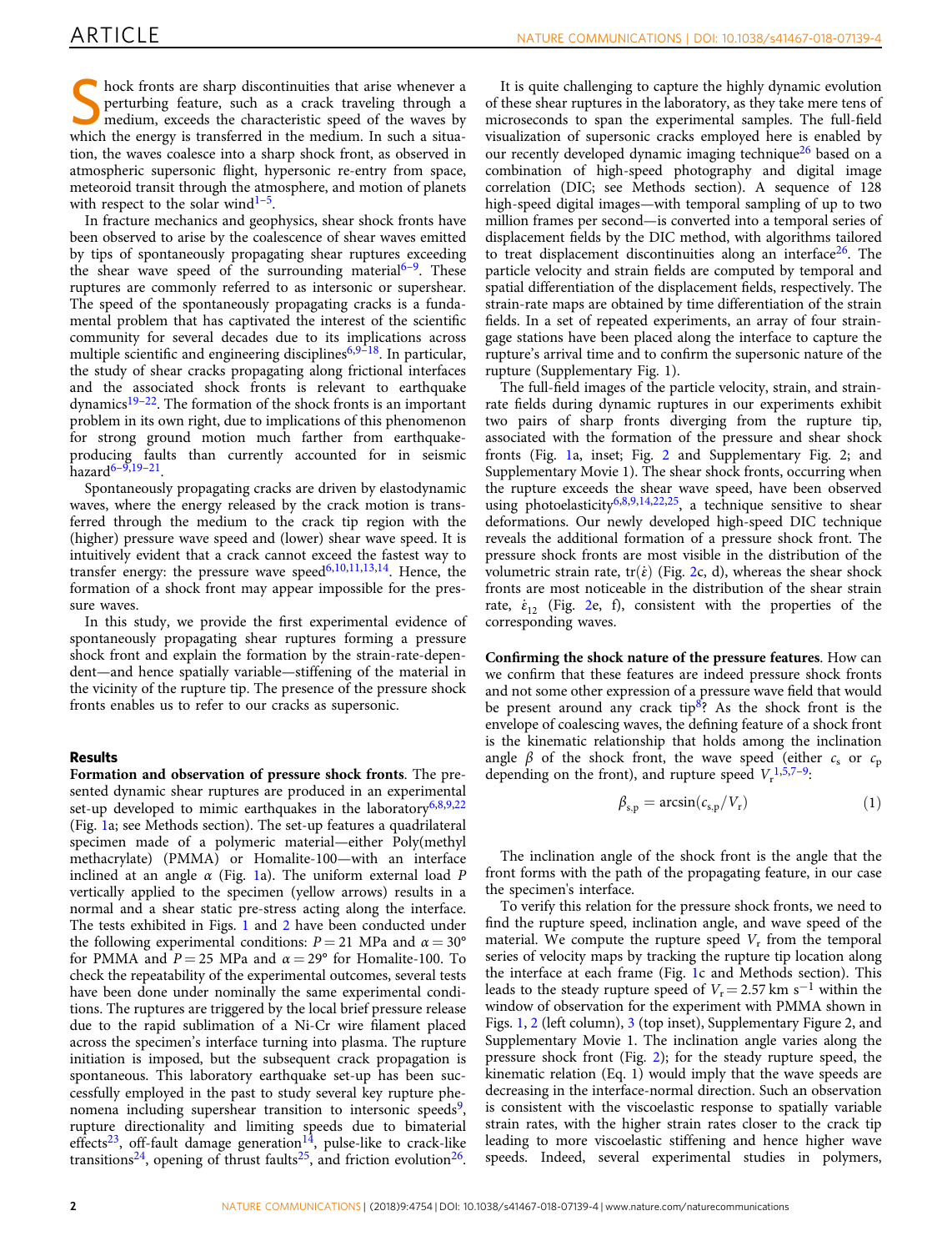<span id="page-2-0"></span>

Fig. 1 Laboratory set-up and the captured ultra-fast shear ruptures. a Dynamic rupture is produced on a sample interface (green-shaded area) loaded in compression and shear by a compressive vertical load (yellow arrows). The rupture is triggered by the sudden disintegration of a Ni-Cr wire filament and subsequently propagates spontaneously over the interface. Its dynamics is captured using a speckle pattern applied over a portion of the specimen's surface, ultra-high-speed photography, and DIC algorithms. The inset exhibits the distribution of interface-parallel particle velocity,  $u_1$ , 58 µs after nucleation. The white lines highlight the peaks associated with the pressure and shear shock fronts, and the white circles illustrate how the shear shock front is generated by the coalescence of shear wavelets. **b** The profile of the particle velocity,  $u_1$ , along the line (violet) at a distance  $x_2 = -27.5$  mm from the interface, plotted at time intervals of 5 μs, exhibits two peaks associated with the pressure and shear Mach fronts. c The rupture speed vs. position along the interface,  $x_1$ , is computed by tracking the rupture tip in the temporal sequence of velocity maps. The comparison with the pressure wave speed  $c_{\rm p}^{\rm LSR}$  for the low strain rates (Fig. [3](#page-4-0)) confirms the supersonic nature of the rupture,  $V_{\rm r}$   $\sim$   $c_{\rm p}^{\rm LSR}$  (see text). At the crack tip, where considerably higher strain rates develop (Fig. [3](#page-4-0), lower inset), the rupture is locally intersonic,  $\epsilon_{\rm s}^{\rm HSR} {<} V_{\rm r} {<} \epsilon_{\rm p}^{\rm HSR}$ 

including PMMA<sup>[18,27](#page-5-0)-[31](#page-5-0)</sup> and Homalite-100<sup>7,8,[27](#page-5-0)</sup>, have accounted for their viscoelastic nature by considering the specimens as still uniformly linear elastic but with uniformly altered (stiffer) values of elastic constants during their dynamic response. Some of those studies $29-31$  $29-31$  $29-31$  considered two sets of uniform material properties: unstiffened (low-frequency) ones ahead of the rupture arrival and stiffened (high-frequency) ones for the spatial locations along the interface behind the rupture tip. Several studies $6-8,18,27,28,31$  $6-8,18,27,28,31$  $6-8,18,27,28,31$ observed crack tip speeds similar to the ones reported in this work but did not recognize their significance, comparing the crack tip speeds to the uniformly higher dynamic wave speeds and concluding that the cracks are intersonic, a well-known phenomenon<sup>7,8,18,28,31</sup>, where pressure shock fronts cannot exist. Our findings emphasize the qualitative importance of the viscoelastic effects in creating the spatially heterogeneous stiffening—due to spatially inhomogeneous strain rates—that has not yet been considered, which is key to the formation of the pressure shock fronts.

### **Discussion**

We find that the non-uniform stiffening due to viscoelastic effects, and hence spatially variable wave speeds, can indeed explain our experimental observations, including the inclination angles of the pressure shock front observed in our experiments. We use the published data on how strain rates affect the Young's and shear moduli<sup>[32](#page-5-0)-[37](#page-5-0)</sup> (Fig. [3](#page-4-0)), focusing on the PMMA due to the abundance of available data. We employ the approximation of quasi-elastic solid $38,39$  $38,39$  (see Methods section), in which the functional form for the material properties is that of a linear-elastic solid but each effective material constant is assumed to depend on the local, instantaneous level of the strain rate. As a consequence of this approximation, the effective wave speeds of the polymers investigated here are functions of the strain rate<sup>[32](#page-5-0)-[37](#page-5-0)</sup> (Fig. [3](#page-4-0)). For the areas not yet reached by the crack or waves, the strain rate is near zero; we select the low-strain-rate (LSR) value of  $|\dot{\varepsilon}| = 10^{-4} \text{ s}^{-1}$  to represent that regime, and the corresponding pressure and shear wave speeds are  $c_p^{\text{LSR}} = 1.79 \text{ km s}^{-1}$  and  $c_s^{\text{LSR}} = 0.86 \text{ km s}^{-1}$ , respectively (Fig. [3](#page-4-0) and Fig. 1c). As  $V_r > c_p^{\text{LSR}}$ (Fig. 1c), the rupture propagates supersonically with respect to the effective pressure wave speed of the far field, which experiences the LSR conditions. At the crack tip, much higher strain rates—of the order of  $|\dot{\varepsilon}| = 4 \times 10^3 \text{ s}^{-1}$  $|\dot{\varepsilon}| = 4 \times 10^3 \text{ s}^{-1}$  $|\dot{\varepsilon}| = 4 \times 10^3 \text{ s}^{-1}$ —develop (Fig. 3, bottom inset), constituting the high-strain-rate (HSR) regime. The corresponding effective pressure and shear wave speeds are  $c_{\rm p}^{\rm HSR} =$ 2.85 km s<sup>-1</sup> and  $c_s^{\text{HSR}} = 1.37 \text{ km s}^{-1}$  $c_s^{\text{HSR}} = 1.37 \text{ km s}^{-1}$  $c_s^{\text{HSR}} = 1.37 \text{ km s}^{-1}$ , respectively (Fig. 3 and Fig. 1c). Therefore, the rupture propagates intersonically with respect to the HSR wave speeds  $(c_s^{\text{HSR}} < V_r = 2.57 \text{ km s}^{-1} < c_p^{\text{HSR}})$ , in local agreement with basic physics and energy-release-rate ana-lytical models<sup>[6](#page-5-0),[10](#page-5-0),[11](#page-5-0),[13](#page-5-0),[14](#page-5-0)</sup> of rupture growth in linear-elastic solids. At several locations along the pressure shock front (Fig. [3,](#page-4-0) upper inset, cyan star symbols), the local inclination angle  $\beta_p$  is measured to range between 71° and 83° and, based on the relation (Eq. 1), the corresponding values of the local pressure wave speed,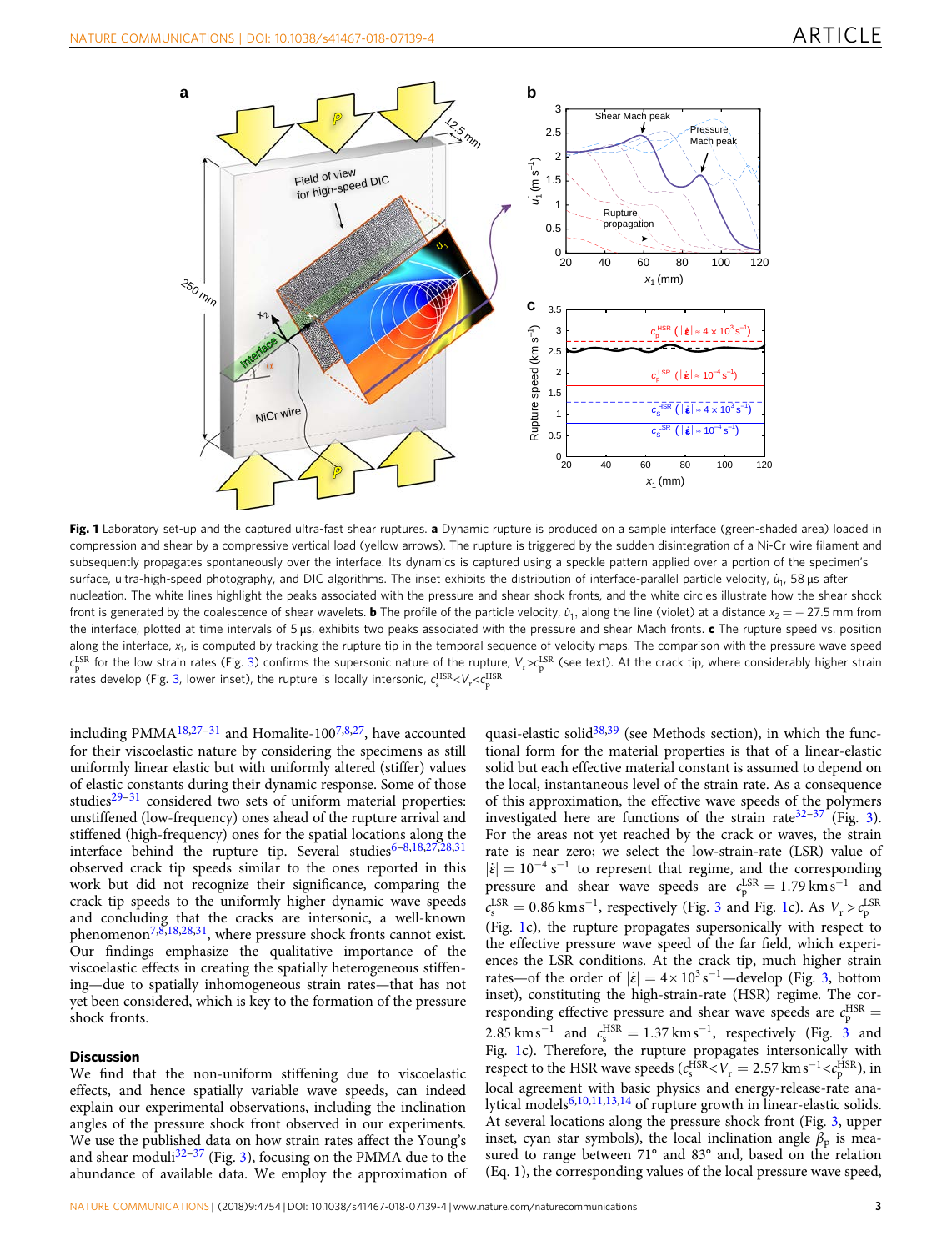<span id="page-3-0"></span>

Fig. 2 Full-field particle velocities and strain measures for supersonic ruptures. Ruptures in both PMMA (left) and Homalite-100 (right) exhibit two pairs of shock fronts, the pressure and the shear one (colored dashed lines). The PMMA snapshots correspond to 58 μs after the triggering and the Homalite-100 ones to 66 μs. a, b Interface-parallel particle velocity,  $u_1$ . c, d Volumetric strain rate, tr $(\dot{\varepsilon})$  (see Supplementary Movie 1 on the temporal evolution of the volumetric strain rate in PMMA). e, f Shear strain rate,  $\dot{\varepsilon}_{12}$ . The volumetric strain-rate field (c and d) clearly shows the presence of the pressure shock front, whereas the shear strain-rate field (e and f) highlights the shear shock front. The pressure and shear shock fronts, highlighted by dashed lines, are traced as the loci of maxima of the volumetric strain rate  $(c, d)$  and shear strain rate  $(e, f)$ , respectively

 $c_{\rm p}^{\rm ISR}=V_{\rm r}\sin(\beta_{\rm p}),$  can be obtained and range from 2.43 to 2.54  $km s<sup>-1</sup>$ . When we plot these pressure wave speed values against the strain-rate magnitudes  $|\dot{\varepsilon}|^{c_p}$  (from  $1.7 \times 10^2$  to  $4.9 \times 10^2$  s<sup>-1</sup>) measured at the corresponding locations, we find that they are in excellent correspondence with the viscoelastic response (Fig. [3](#page-4-0)). These intermediate pressure wave speeds of 2.43 to 2.54 km s<sup>-1</sup> are also below the rupture speed of  $V_r = 2.57$  km s<sup>-1</sup>, confirming that the rupture tip travels faster than not only the LSR pressure wave speed but also the pressure wave speeds at the examined locations of the pressure shock front.

It is noteworthy that the effectively supersonic rupture propagation observed in our experiments, in the sense of forming the pressure shock front, cannot be explained by a hyperelastic behavior at the crack tip. Hyperelasticity, in which the stiffening occurs with larger strains (in contrast to the strain-rate effects of viscoelasticity) has been suggested by several numerical studies as a potential mechanism for supersonic crack propagation $12,15,16$ . However, the constitutive response of PMMA does not manifest hyperelastic stiffening in tension<sup>32,35</sup>, compression<sup>[34](#page-5-0)-[37](#page-5-0)</sup> (Supple-mentary Fig. 3a and b), or shear<sup>[40](#page-5-0)</sup> experiments for the levels of strains produced by the dynamic cracks in our experiments,

which are smaller than  $3.2 \times 10^{-3}$  (Supplementary Fig. 3c). In addition, theoretical studies of crack propagation in lattice models $17,41$  $17,41$  $17,41$  suggested that supersonic solutions may exist in the absence of any stiffening, hyperelastic or viscoelastic, near the crack tip. However, our study cannot examine the relevance of those solutions, as the viscoelastic polymers we study do exhibit documented significant viscoelastic stiffening $32,34-37,40$  $32,34-37,40$ , which is fully consistent with our experimental findings and hence dominates the experimental response.

To summarize, our experimental results capture pressure shock fronts forming in viscoelastic polymers by spontaneously propagating ultra-fast in-plane shear ruptures, and demonstrate the importance of taking into account the non-uniform viscoelastic stiffening in the vicinity of the rupture front to explain the existence and angle of these features. The presented experimentally obtained ruptures are a striking example of how spatially non-uniform local material stiffening and the associated change in energy transfer can completely modify the larger-scale processes, leading to the formation of pressure shock fronts and hence apparent spontaneous supersonic crack propagation. Effectively, the dynamics of the process induces a transient heterogeneity in the elastic properties. The non-uniform strain-rate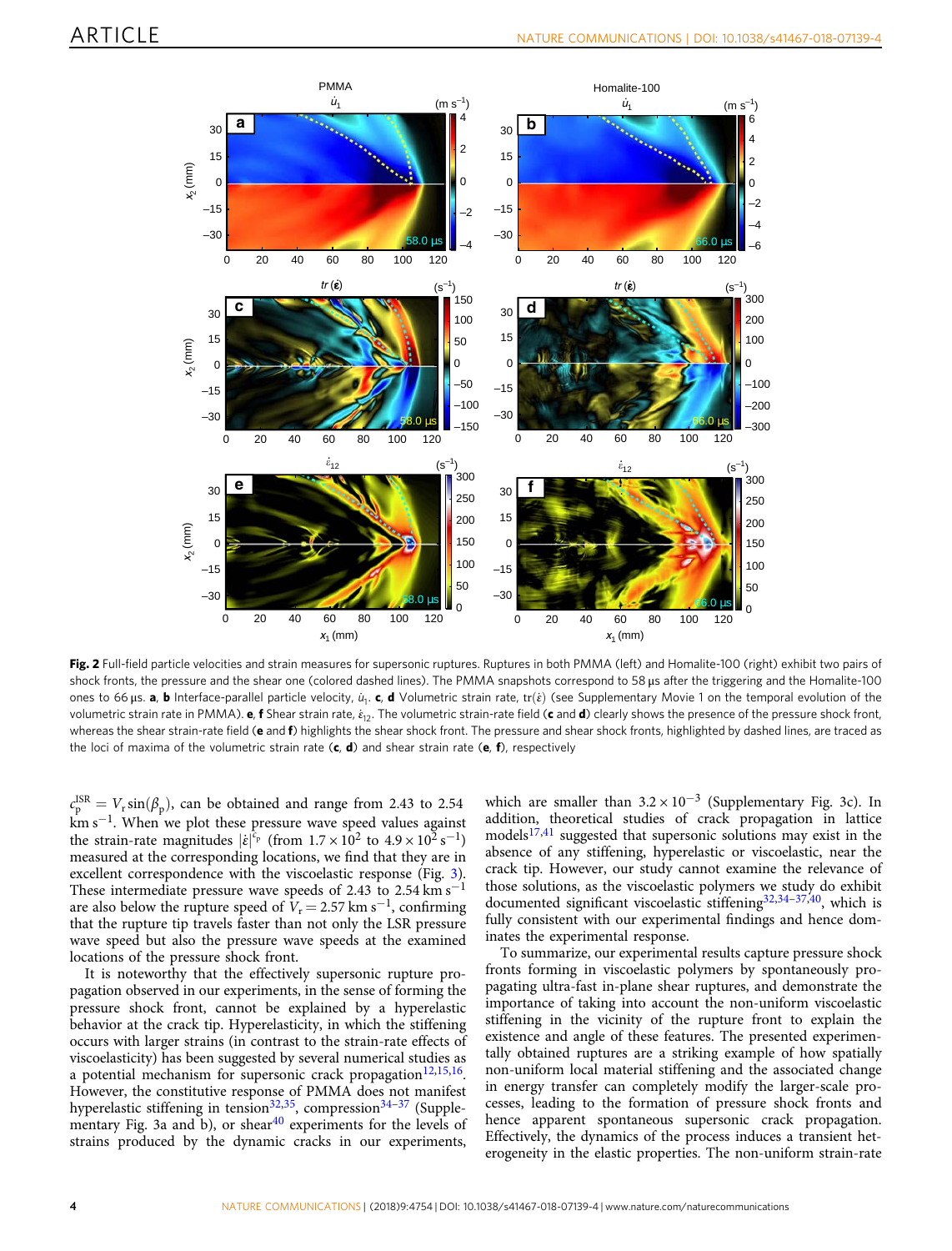<span id="page-4-0"></span>

Pressure wave speed vs. strain rate

Fig. 3 Strain-rate dependence of the pressure wave speed in PMMA. The values of the pressure wave speeds  $c_p$  computed based on the elastic moduli versus strain-rate data acquired from the literature as reported in the legend<sup>32,[34](#page-5-0)-[37,48](#page-5-0)-[55](#page-6-0)</sup>, where the diamond symbols indicate tensile tests. as opposed to the other symbols that indicate compressive tests. The red solid line is a logarithmic fit of this data (see Methods section). The values of  $c<sub>n</sub>$  for several locations along the pressure shock front (cyan stars), predicted from the relation (Eq. 1) between the inclination angles of the pressure shock front and rupture speed, are plotted vs. the strain rate determined at those locations. The two sets of pressure wave speeds (from the literature and from our experiments) show an excellent agreement, demonstrating that the inclination angles of the pressure shock fronts are consistent with the viscoelastic stiffening induced. The rupture speed  $V_r =$ 2.57 km s<sup>-1</sup> (dotted black line) is higher than all of those shock-wave determined pressure wave speeds, indicating that the rupture is supersonic with respect to them. The high-strain-rate (HSR) pressure wave speed, corresponding to the strain rate of about  $4 \times 10^3$  s<sup>-1</sup> at the crack tip (the blue region in the bottom inset), is determined as the wave speed on the logarithmic fit (red line) that corresponds to that strain rate (green star). The strain-rate level at the crack tip is obtained from a similar test performed on a sample at an angle  $\alpha = 29^{\circ}$  (rather than 30°) under the same loading conditions, by focusing on a smaller field of view, which enables a higher strain-rate resolution (lower inset). The low-strain-rate (LSR) pressure wave speed (see Discussion section) corresponds to the purple star. The green and purple vertical dashed lines refer to the equivalent strain-rate levels for these near-field and far-field measurements, and the corresponding predicted values of the pressure wave speeds are indicated by the horizontal green and purple dashed lines

fields associated with the rupture tip and the resulting nonuniform viscoelastic stiffening are essential for the formation of a pressure shock front, in addition to the shear one. These findings are important for a number of engineering and geological applications, as they demonstrate how high and non-uniform strain rates at the crack tip can induce a non-uniform viscoelastic response in the materials that may be treated as uniformly linear elastic under many other conditions. It is noteworthy that most materials, including rocks<sup>[42](#page-5-0),[43](#page-5-0)</sup>, exhibit viscoelasticity at the highstrain-rate regimes characteristic of rapidly propagating dynamic cracks. In studies of dynamic earthquake ruptures, the main emphasis so far has been on how high stresses at the rupture tip can induce damage and hence decrease the effective elastic properties and wave speeds $6,44-46$  $6,44-46$  $6,44-46$  $6,44-46$  $6,44-46$ . Our study illustrates the potential of a significant counter-acting phenomenon in which the local elastic properties are transiently increased due to viscoelastic effects, promoting faster rupture propagation,

potentially all the way to apparently supersonic ruptures with respect to the wave speeds in most of the bulk.

### **Methods**

Laboratory set-up. The laboratory set-up employed in this study is the described in details in previous works<sup>[6,7,9,22,24](#page-5-0)–26</sup>. Our specimen configuration features either a  $200 \times 250 \times 12.5$  mm<sup>3</sup> PMMA or a  $200 \times 200 \times 10$  mm<sup>3</sup> Homalite-100 plate. The sample is separated into two identical halves by an oblique cut at an angle  $\alpha$  (Fig. [1](#page-2-0)a and Supplementary Fig. 1a). The juxtaposition of these two halves creates an interface (green-shaded area). In order to obtain repeatable and desired tribological conditions, these surfaces are polished to near optical-grade finish and bead-blasted by employing glass particles in the range of  $104-211$  mm diameter<sup>7,26</sup>. A uniform load P is vertically applied to the specimen, resulting in a resolved normal ( $\sigma_0 = P$ cos<sup>2</sup>α) and shear ( $\tau_0 = P \sin \alpha \cos \alpha$ ) stress on the interface. Rupture nucleation is obtained by means of the rapid discharge of an electric potential through a 0.08 mm Ni-Cr wire filament, placed across the interface (Fig. [1a](#page-2-0) and Supplementary Fig. 1a). Before initiation, electrical charges are accumulated in a capacitor bank in order to achieve a potential of 1.5 (for tests with Homalite-100) to 2 kV (for tests with PMMA). The wire's rapid sublimation produces a short pressure pulse, inducing the rupture initiation by locally frictionally weakening the interface. In this study, we present three tests conducted on PMMA and one test on Homalite-100. All experiments performed with PMMA have an applied far-field load of  $P = 21$  MPa; one configuration features an inclination angle of  $\alpha = 30^{\circ}$ (Figs. [1](#page-2-0) and [2](#page-3-0); Fig. 3, top inset; Supplementary Figs. 2 and 3c; and Supplementary Movie 1) and the other two are at  $\alpha = 29^{\circ}$  (Fig. 3, bottom inset; and Supplementary Fig. 1). The two tests with  $\alpha = 29^{\circ}$  are used to verify the rupture propagation speed (Supplementary Fig. 1), of whom one configuration employs a smaller imaging window in order to achieve higher accuracy with the full-field technique (Fig. 3, bottom inset; and Supplementary Fig. 1a and c); and the other one features an array of three strain gauges (Supplementary Fig. 1). The experiment with Homalite-100 is characterized by a far-field load of  $P = 25$  MPa and an inclination angle of  $\alpha =$ 29° (Fig. [2,](#page-3-0) right column). The full-field images of velocity, strain, and strain rates are obtained by the employment of our dynamic imaging technique based on the combination of ultra-high-speed photography, DIC algorithms<sup>[47](#page-5-0)</sup> and postprocessing analysis $^{26}$  $^{26}$  $^{26}$ . The strain-rate magnitude field is computed from the strainrate components as the Frobenius norm of the tensor:  $|\dot{\varepsilon}| = \dot{\varepsilon}_{\rm F} = \sqrt{\dot{\varepsilon} \cdot \dot{\varepsilon}} = \sqrt{\dot{\varepsilon}_{ij} \dot{\varepsilon}_{ij}}$ assuming plane-stress conditions.

Wave-speed computation. Effective wave speeds due to viscoelastic stiffening are assumed to be a function of the strain rate, by adopting linear-elastic relations with the values of elastic moduli dependent on the local level of strain rate. The elastic modulus of PMMA is tracked as a function of the strain rate using measurements derived from the literature<sup>[32](#page-5-0),[34](#page-5-0)-[37,48](#page-5-0)-[55](#page-6-0)</sup> (Fig. 3), ranging from quasi-static compression tests (10<sup>-5</sup> s<sup>-1</sup>) to highly dynamic conditions (10<sup>4</sup> s<sup>-1</sup>). As these measurements are from uniaxial tests and they need to be related to the threedimensional strain-rate fields of our tests, we compute the strain-rate magnitude from the corresponding tensor as  $|\dot{\varepsilon}| = \sqrt{\dot{\varepsilon}_{ij}\dot{\varepsilon}_{ij}}$ . The pressure and shear wave speeds are then calculated as a function of the strain-rate magnitude using the linearelastic relations for plane strain with the elastic moduli depending on the specific level of strain rate (Fig. 3):  $c_p = \sqrt{E(1 - \nu)/[\rho(1 + \nu)(1 - 2\nu)]}$  and  $c_s = \sqrt{E/[2\rho(1+\nu)]}$ , assuming density  $\rho = 1180 \text{ kg m}^{-3}$  (measured) and a con-

stant Poisson's ratio of  $v = 0.35^{35,37}$ . Least-square fits of the wave speeds versus strain-rate magnitude (Fig. 3, red line) are then used to determine the LSR and HSR wave-speed values discussed in the main text and presented in Fig. [1](#page-2-0)c and Supplementary Figure 1c. The functional form of the fitted curve is  $a + b \log(|\dot{\varepsilon}|)$ , where  $a = 2.24$  and  $b = 5.9 \times 10^{-2}$  for the pressure wave speed.

Rupture speed computation. The rupture speed is computed by tracking the rupture tip along the interface using the temporal sequence of the full-field images. In analogy with numerical simulations of shear ruptures $11,56$  $11,56$  $11,56$ , we identify the rupture tip as the location where the slip velocity exceeds a preset threshold  $\dot{\delta}_{\rm th}$ . The slip velocity  $\dot{\delta}$  is obtained from the difference of the  $u_1$  particle velocity component parallel to the interface, immediately above and below it. In our calculations, we use  $\delta_{\text{th}} = 2.5 \text{ m s}^{-1}$  as a threshold for the slip velocity, as it is sufficiently above the noise level to avoid spurious oscillations and still well below the peaks of the slip velocity, which are in the range of 10 to 20 m s<sup>−</sup>1. Changing the threshold within  $\pm 1$  m s<sup>-1</sup> does not produce a substantial difference in the arrival times. Adopting this procedure, the rupture arrival time is identified at each location along the interface and the rupture speed is computed with a secondorder-accurate central-difference scheme, using the sequence of locations and rupture arrival times (Fig. [1](#page-2-0)c and Supplementary Fig. 1c). To validate the rupture speed obtained from this procedure, we also compute it from the arrival times at a set of three strain-gage measurement locations, each measuring the direct strain in the direction parallel to the interface,  $\varepsilon_{11}$  (Supplementary Fig. 1). In this calculation, we select the threshold of the strain signal to be  $\left|\epsilon_{11, \text{th}}\right| = 10^{-3}$  (Supplementary Fig. 1b, horizontal dashed line). Two nominally identical experiments have been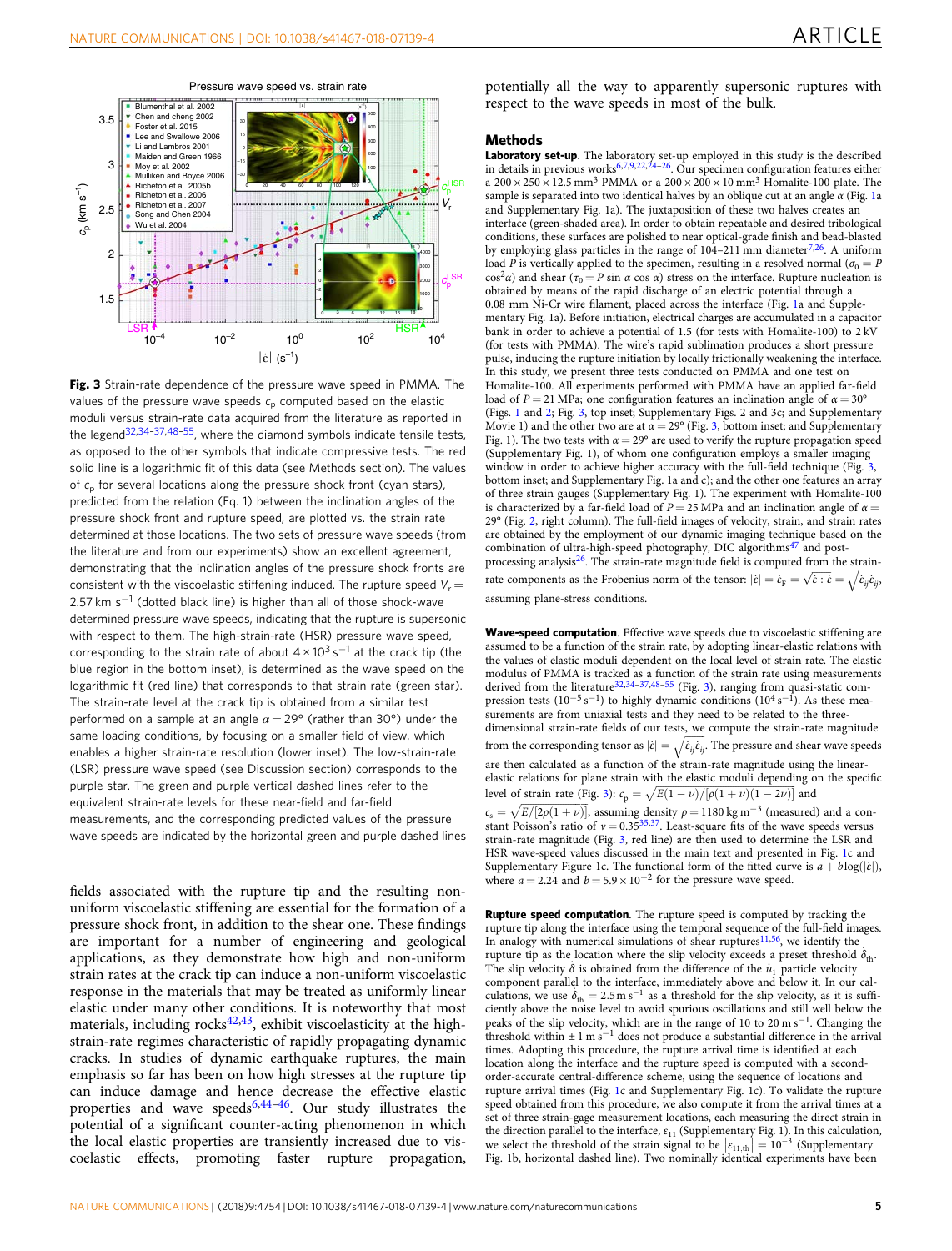<span id="page-5-0"></span>conducted on PMMA, under a far-field load of  $P = 21$  MPa and an inclination angle of  $\alpha = 29^{\circ}$ . The rupture speed has been measured using either the DIC technique (employing a small field of view) or the strain gages (Supplementary Fig. 1). (Strain measurements by DIC and strain gages cannot be performed simultaneously in our experiments, as the high-power flash illumination, required for the high-speed image acquisition<sup>26,[57](#page-6-0)</sup>, releases a strong electro-magnetic pulse that interferes with the strain gages, compromising their ability to measure physical strains.) The electric discharge, delivered to the Ni-Cr wire for triggering, also induces an electro-magnetic pulse that last several tens of microseconds. This disturbance produces spurious oscillations that overlap with the strain signals, in particular in the proximity of the wire notch (Supplementary Fig. 1a and b). However, the main features associated with rupture propagation are still clearly identifiable and allow precise rupture arrival time calculations, the results of which are in excellent agreement with the DIC ones (Supplementary Fig. 1c).

#### Data availability

Data supporting the findings of this study are available from the corresponding author upon request.

Received: 31 May 2018 Accepted: 15 October 2018 Published online: 12 November 2018

#### **References**

- 1. Liepmann, H. W. & Roshko, A. Elements of Gasdynamics. (Courier Corporation, 1957).
- 2. Decker, R. et al. Voyager 1 in the foreshock, termination shock, and heliosheath. Science 309, (2020–2024 (2005).
- 3. Dougherty, M. et al. Cassini magnetometer observations during Saturn orbit insertion. Science 307, 1266–1270 (2005).
- 4. Fisk, L. A. Journey into the unknown beyond. Science 309, 2016–2017 (2005).
- 5. Anderson Jr, J. D. Fundamentals of Aerodynamics. (Tata McGraw-Hill Education, 2010).
- 6. Rosakis, A. J., Xia, K., Lykotrafitis, G. & Kanamori, H. in Treatise in Geophysics. 2nd edn, Vol. 4, pp 183–213 (Elsevier, Amsterdam, 2007).
- 7. Mello, M., Bhat, H., Rosakis, A. & Kanamori, H. Identifying the unique ground motion signatures of supershear earthquakes: theory and experiments. Tectonophysics 493, 297–326 (2010).
- 8. Mello, M., Bhat, H. S. & Rosakis, A. J. Spatiotemporal properties of sub-Rayleigh and supershear rupture velocity fields: theory and experiments. J. Mech. Phys. Solids 93, 153–181 (2016).
- 9. Xia, K., Rosakis, A. J. & Kanamori, H. Laboratory earthquakes: the sub-Rayleigh-to-supershear rupture transition. Science 303, 1859–1861 (2004).
- 10. Freund, L. B. Dynamic Fracture Mechanics (Cambridge Univ. Press, 1998).
- 11. Needleman, A. An analysis of intersonic crack growth under shear loading. J. Appl. Mech. 66, 847-857 (1999).
- 12. Abraham, F. F. & Gao, H. How fast can cracks propagate? Phys. Rev. Lett. 84, 3113–3113 (2000).
- 13. Rice, J. R. New Perspectives on Crack and Fault Dynamics. (Springer, 2001).
- 14. Rosakis, A. J. Intersonic shear cracks and fault ruptures. Adv. Phys. 51, 1189–1257 (2002).
- 15. Abraham, F. F. et al. Simulating materials failure by using up to one billion atoms and the world's fastest computer: Brittle fracture. Proc. Natl Acad. Sci. USA 99, 5777–5782 (2002).
- 16. Buehler, M. J., Abraham, F. F. & Gao, H. Hyperelasticity governs dynamic fracture at a critical length scale. Nature 426, 141–146 (2003).
- 17. Marder, M. Supersonic rupture of rubber. J. Mech. Phys. Solids 54, 491–532 (2006).
- 18. Fineberg, J. & Bouchbinder, E. Recent developments in dynamic fracture: some perspectives. Int. J. Fract. 196, 33–57 (2015).
- 19. Bouchon, M. & Vallée, M. Observation of long supershear rupture during the magnitude 8.1 Kunlunshan earthquake. Science 301, 824–826 (2003).
- 20. Dunham, E. M., Favreau, P. & Carlson, J. M. A supershear transition mechanism for cracks. Science 299, 1557–1559 (2003).
- 21. Ellsworth, W. et al. Near-field ground motion of the 2002 Denali fault, Alaska, earthquake recorded at pump station 10. Earthq. Spectra 20, 597-615 (2004).
- 22. Mello, M., Bhat, H. S., Rosakis, A. J. & Kanamori, H. Reproducing the supershear portion of the 2002 Denali earthquake rupture in laboratory. Earth Planet. Sci. Lett. 387, 89–96 (2014).
- 23. Xia, K., Rosakis, A. J., Kanamori, H. & Rice, J. R. Laboratory earthquakes along inhomogeneous faults: directionality and supershear. Science 308, 681–684 (2005).
- 24. Lu, X., Lapusta, N. & Rosakis, A. J. Pulse-like and crack-like ruptures in experiments mimicking crustal earthquakes. Proc. Natl Acad. Sci. USA 104, 18931–18936 (2007).
- 25. Gabuchian, V., Rosakis, A. J., Bhat, H. S., Madariaga, R. & Kanamori, H. Experimental evidence that thrust earthquake ruptures might open faults. Nature 545, 336–339 (2017).
- 26. Rubino, V., Rosakis, A. J. & Lapusta, N. Understanding dynamic friction through spontaneously evolving laboratory earthquakes. Nat. Commun. 1–12, <https://doi.org/10.1038/ncomms15991> (2017).
- 27. Rosakis, A. J., Samudrala, O., Singh, R. P. & Shukla, A. Intersonic crack propagation in bimaterial systems. J. Mech. Phys. Solids 46, 1789–1814 (1998).
- 28. Ben-David, O., Cohen, G. & Fineberg, J. The dynamics of the onset of frictional slip. Science 330, 211–214 (2010).
- 29. Svetlizky, I. & Fineberg, J. Classical shear cracks drive the onset of dry frictional motion. Nature 509, 205 (2014).
- 30. Bayart, E., Svetlizky, I. & Fineberg, J. Slippery but tough: the rapid fracture of lubricated frictional interfaces. Phys. Rev. Lett. 116, 194301 (2016).
- 31. Svetlizky, I., Bayart, E., Cohen, G. & Fineberg, J. Frictional resistance within the wake of frictional rupture fronts. Phys. Rev. Lett. 118, 234301 (2017).
- 32. Wu, H., Ma, G. & Xia, Y. Experimental study of tensile properties of PMMA at intermediate strain rate. Mater. Lett. 58, 3681–3685 (2004).
- 33. Singh, R. P. & Parameswaran, V. An experimental investigation of dynamic crack propagation in a brittle material reinforced with a ductile layer. Opt. Laser Eng. 40, 289–306 (2003).
- 34. Richeton, J., Schlatter, G., Vecchio, K. S., Rémond, Y. & Ahzi, S. A unified model for stiffness modulus of amorphous polymers across transition temperatures and strain rates. Polymer (Guildf.). 46, 8194–8201 (2005).
- 35. Mulliken, A. D. & Boyce, M. C. Mechanics of the rate-dependent elastic- plastic deformation of glassy polymers from low to high strain rates. Int. J. Solids Struct. 43, 1331–1356 (2006).
- 36. Lee, S. & Swallowe, G. Quasi-static and dynamic compressive behaviour of poly (methyl methacrylate) and polystyrene at temperatures from 293 K to 363 K. J. Mater. Sci. 41, 6280–6289 (2006).
- 37. Richeton, J., Ahzi, S., Vecchio, K. S., Jiang, F. C. & Makradi, A. Modeling and validation of the large deformation inelastic response of amorphous polymers over a wide range of temperatures and strain rates. Int. J. Solids Struct. 44, 7938–7954 (2007).
- 38. Schapery, R. A. A method of viscoelastic stress analysis using elastic solutions. J. Frankl. Inst. 279, 268–289 (1965).
- 39. Knauss, W. & Zhu, W. Nonlinearly viscoelastic behavior of polycarbonate. I. Response under pure shear. Mech. Time Depend. Mater. 6, 231–269 (2002).
- 40. Fleck, N. A., Stronge, W. J. & Liu, J. H. High strain-rate shear response of polycarbonate and polymethyl methacrylate. Proc. R. Soc. Lond. A Mater. 429, 459–479 (1990).
- 41. Guozden, T. M., Jagla, E. A. & Marder, M. Supersonic cracks in lattice models. Int. J. Fract. 162, 107–125 (2010).
- 42. Zhang, Q. & Zhao, J. A review of dynamic experimental techniques and mechanical behaviour of rock materials. Rock. Mech. Rock. Eng. 47, 1411–1478 (2014).
- 43. Qiao, L., Li, M., Li, Q. & Li, Y. A strain rate dependent damage viscoelastic model for granite. EJGE 21 (2016).
- 44. Ben-Zion, Y. Collective behavior of earthquakes and faults: continuumdiscrete transitions, progressive evolutionary changes, and different dynamic regimes. Rev. Geophys. 46 (2008).
- 45. Cochran, E. S. et al. Seismic and geodetic evidence for extensive, long-lived fault damage zones. Geology 37, 315–318 (2009).
- 46. Heap, M., Faulkner, D., Meredith, P. & Vinciguerra, S. Elastic moduli evolution and accompanying stress changes with increasing crack damage: implications for stress changes around fault zones and volcanoes during deformation. Geophys. J. Int. 183, 225–236 (2010).
- 47. Sutton, M. A., Orteu, J. J. & Schreier, H. Image Correlation for Shape, Motion and Deformation Measurements: Basic Concepts, Theory and Applications (Springer Science & Business Media, 2009).
- 48. Maiden, C. & Green, S. Compressive strain-rate tests on six selected materials at strain rates from 10− 3 to 104 in/in/sec. J. Appl. Mech. 33, 496–504 (1966).
- 49. Li, Z. & Lambros, J. Strain rate effects on the thermomechanical behavior of polymers. Int. J. Solids Struct. 38, 3549–3562 (2001).
- 50. Chen, W., Lu, F. & Cheng, M. Tension and compression tests of two polymers under quasi-static and dynamic loading. Polym. Test. 21, 113–121 (2002).
- 51. Blumenthal, W. R. et al. Influence of temperature and strain rate on the compressive behavior of PMMA and polycarbonate polymers. AIP Conf. Proc. 620, 665–668 (2002).
- 52. Moy, P., Weerasooriya, T., Chen, W. & Hsieh, A. Dynamic stress-strain response and failure behavior of PMMA. In ASME 2003 International Mechanical Engineering Congress and Exposition 105–109 (Applied Mechanics and Biomedical Technology, Washington, DC, USA, 15–21 November 2003).
- 53. Song, B. & Chen, W. Loading and unloading split Hopkinson pressure bar pulse-shaping techniques for dynamic hysteretic loops. Exp. Mech. 44, 622–627 (2004).
- 54. Richeton, J., Ahzi, S., Vecchio, K., Jiang, F. & Adharapurapu, R. Influence of temperature and strain rate on the mechanical behavior of three amorphous